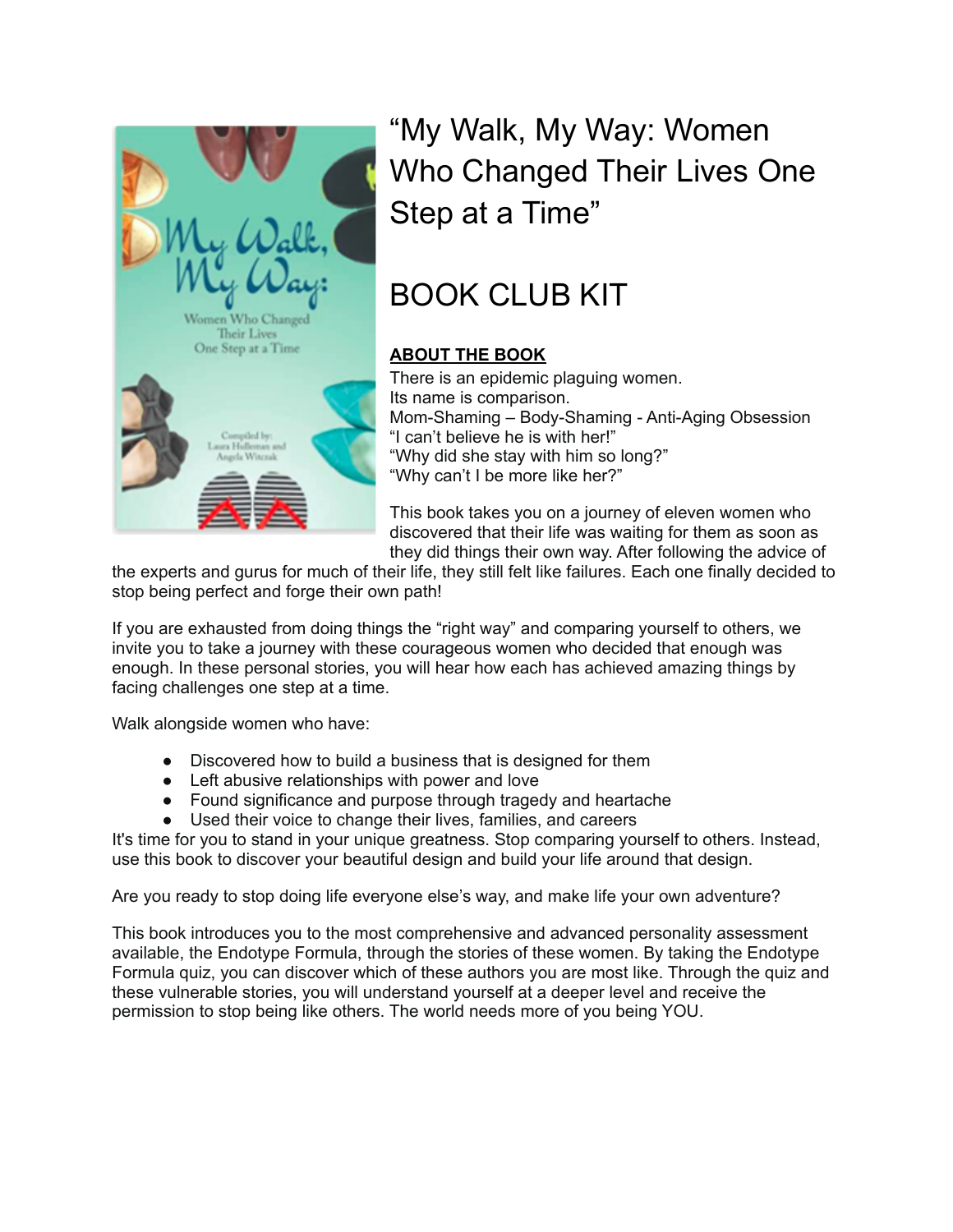## **DISCUSSION GUIDE**

*Please take the Endotype quiz, found on mywalkmyway.com to find out which Endotype you are before the discussion.*

*Knowing that each book club is different, we have created questions for you to use as it works inside your group. For each chapter we have created 4 questions. The first two are specific and generalize about the chapter. Questions three and four are about the authors' Endotype and inner struggles some Endotypes share. Feel free to pick and choose the questions you use. There is not need to feel like you must use or ask them all.*

## **Chapter One**

*"Why Haven't You Made It Yet?" by Beth Kille - an Angry Thymus Visionary*

- 1. This chapter is about creativity, expressing creativity and songwriting. What creative talents do you have?
- 2. In Beth's chapter, she does a big career pivot from physical therapy to doing music full time, which was a very courageous step. What courageous pivots have you had to do in your careers?
- 3. As an *Angry Thymus Visionary*, one of the superpowers is creating a belonging to a community or a physical space that's in alignment and helping other people to do so. If you are an *Angry Thymus Visionary*, how have you created a community?
- 4. Not all Endotypes have a great relationship with belonging or community? What has been your experience? Do you naturally feel like you belong?

## **Chapter Two**

*"A Masterpiece in the End" by Mindy Wilson - an Overwhelmed Thymus Harmonizer*

- 5. In the beginning of Mindy's chapter, which ends up being about leaving domestic violence, she paints a picture of the controlling nature of the relationship as it started with her boyfriend, like the hand squeeze at the carnival because he wasn't getting enough attention. Have you ever been on the receiving end of this kind of desire of control in a relationship? What was your experience?
- 6. At the end of Mindy's chapter, she issues the readers a challenge. Have you taken the challenge? Share your results.
- 7. If you are an *Overwhelmed Thymus Harmonizer,* one of your unique abilities is to see the value, the enoughness and the awesomeness of others; to speak those words to them while still sometimes struggling with your own worth? Can you share your experience of worth?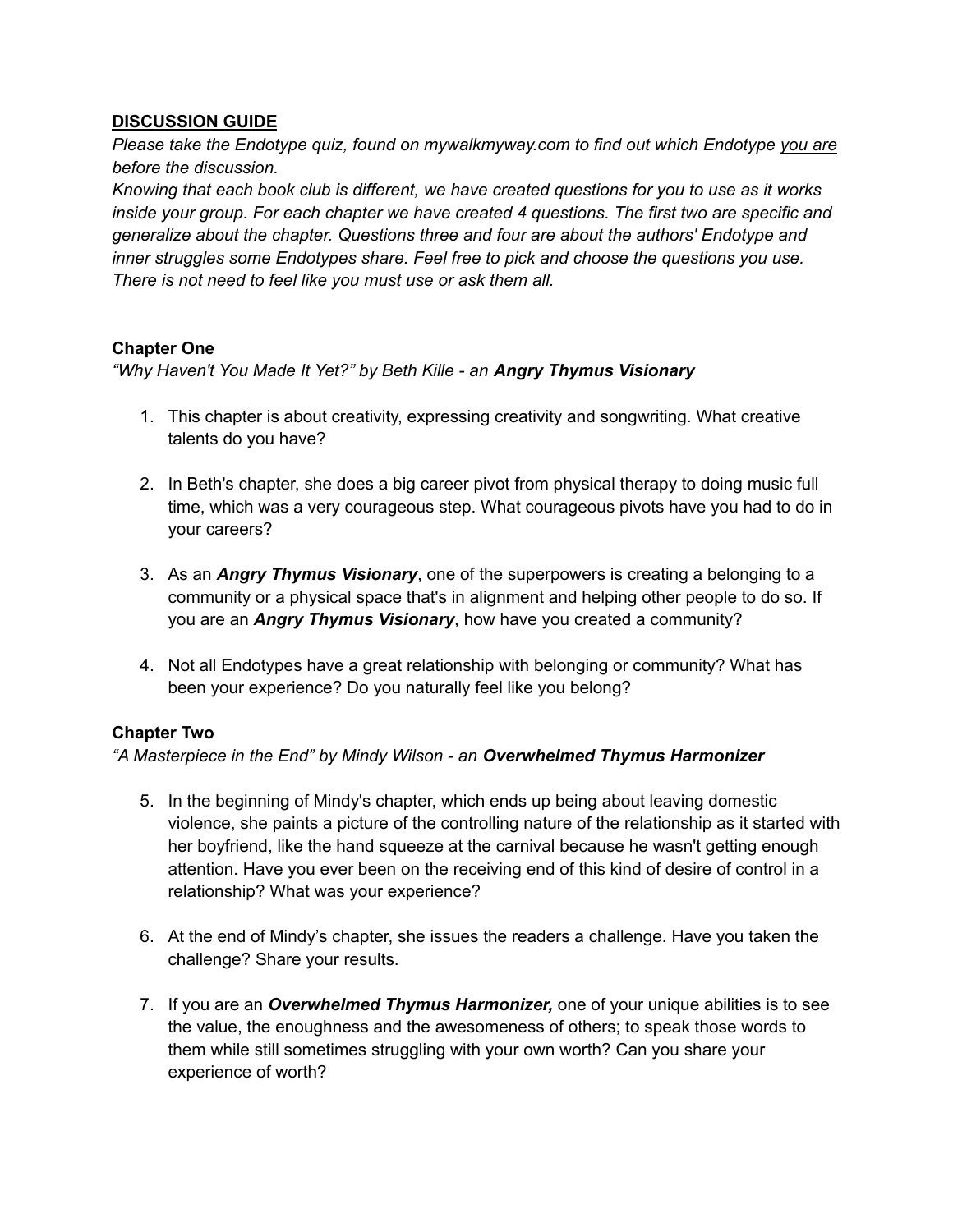8. Outside of physical things (money, investments or property), how do you identify or evaluate your worth and enoughness?

## **Chapter Three**

*"The Process of Worship: A Journey of Judgment to Love" by Michelle Saunders - an Emotional Pancreas Protector*

- 9. Michelle grew up in a conservatively Christian home and heard the message of Christianity as judgment. Have you ever experienced this? How have you experienced relearning your religious belief systems?
- 10. In Michelle's chapter, her husband at the time ran off with Michelle's best friend…and took the dog. What's your worst breakup story?
- 11. If you are an *Emotional Pancreas Protector*, would you say that it's true that although people perceive you to be a powerful woman, you often don't feel that powerful? Can you say more about that?
- 12. Women's empowerment is often talked about as a subject and yet not well defined. In the Endotype Formula, it is related to personal responsibility (taking ownership of your roles and choices, standing your ground and autonomy). What does being powerful mean to you?

## **Chapter Four**

*"The Path Not Taken" by Wendy Herrmann - an Emotional Pituitary Contributor*

- 13. Wendy's moving chapter is on her multiple struggles in motherhood. Her OB-GYN tells her that people like her really should have children. How have people in your life tried to offer their unsolicited opinions on your reproduction or relationships?
- 14. One of the pivotal moments in Wendy's story is when her husband came to her and expressed a desire to have children. They started off their relationship both agreeing they didn't want kids. When people you've been in a relationship with have suddenly changed their mind and done a pivot with you, how have you reacted or what has been the outcome?
- 15. *Emotional Pituitary Contributors* often associate love with tasks or doing things. If you are an *Emotional Pituitary Contributor,* is this true for you?
- 16. In general, how do you want to receive or be shown love?

## **Chapter Five**

*"Finding the Positive Roots to This Ghostly Tree" by Lisa Nelson- an Anxious Balanced Builder*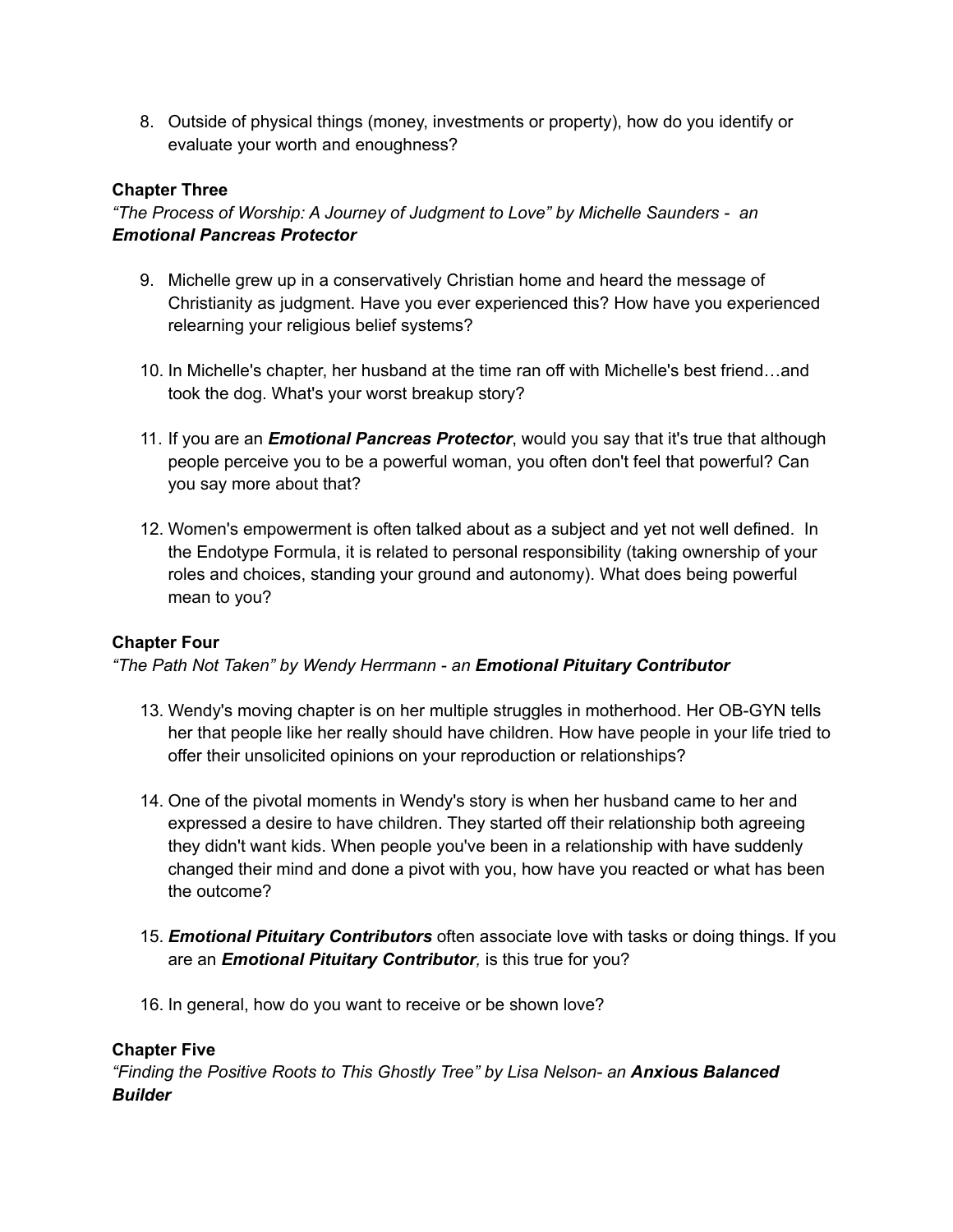- 17. Lisa's chapter is about adoption. Have you had a personal experience with adoption? In your friend or family group?
- 18. Part of the ghost tree that she talks about is the idea of having been ghosted, becoming invisible to an individual who is at one point part of your life. How have you experienced ghosting?
- 19. An *Anxious Balanced Builder* has a special ability to see people for who they really are; honor and respect people as individuals. Can you share how you've been able to do that in your life?
- 20. How do you describe your identity?

#### **Chapter Six**

*"Gifts from Sally" by Elaine Turso - a Stubborn Pineal Clarifier*

- 21. In Elaine's chapter, she wrestles with this inner voice that she calls "Sally Saboteur". Do you have a name that you call that voice inside that challenges you?
- 22. What is your "go to" when that challenging voice inside comes up for you?
- 23. As a *Stubborn Pineal Clarifier,* do you have pop rocks or these intuitive explosions or hits like Elaine does? Share what that's like.
- 24. The Endotype Formula shows us we all have intuition, but we use it differently. How do you experience intuition?

#### **Chapter Seven**

*"One Starfish at a Time" by Angela Witczak - an Angry Thyroid Manifester*

- 25. Angela shares in her chapter that her life was impacted by the starfish story and the quote "*Well I made a difference to that one!"* Do you have a quote or story that has impacted your way of life? Please share.
- 26. Angela did not wait to have her life all together to start taking action on causes that were important to her. What causes would you like to take action on but are hesitating?
- 27. One of the genius parts of an *Angry Thyroid Manifester* Endotype is their ability to empower and inspire other people. How do you use this gift for the people in your life?
- 28. What does empowering mean to you?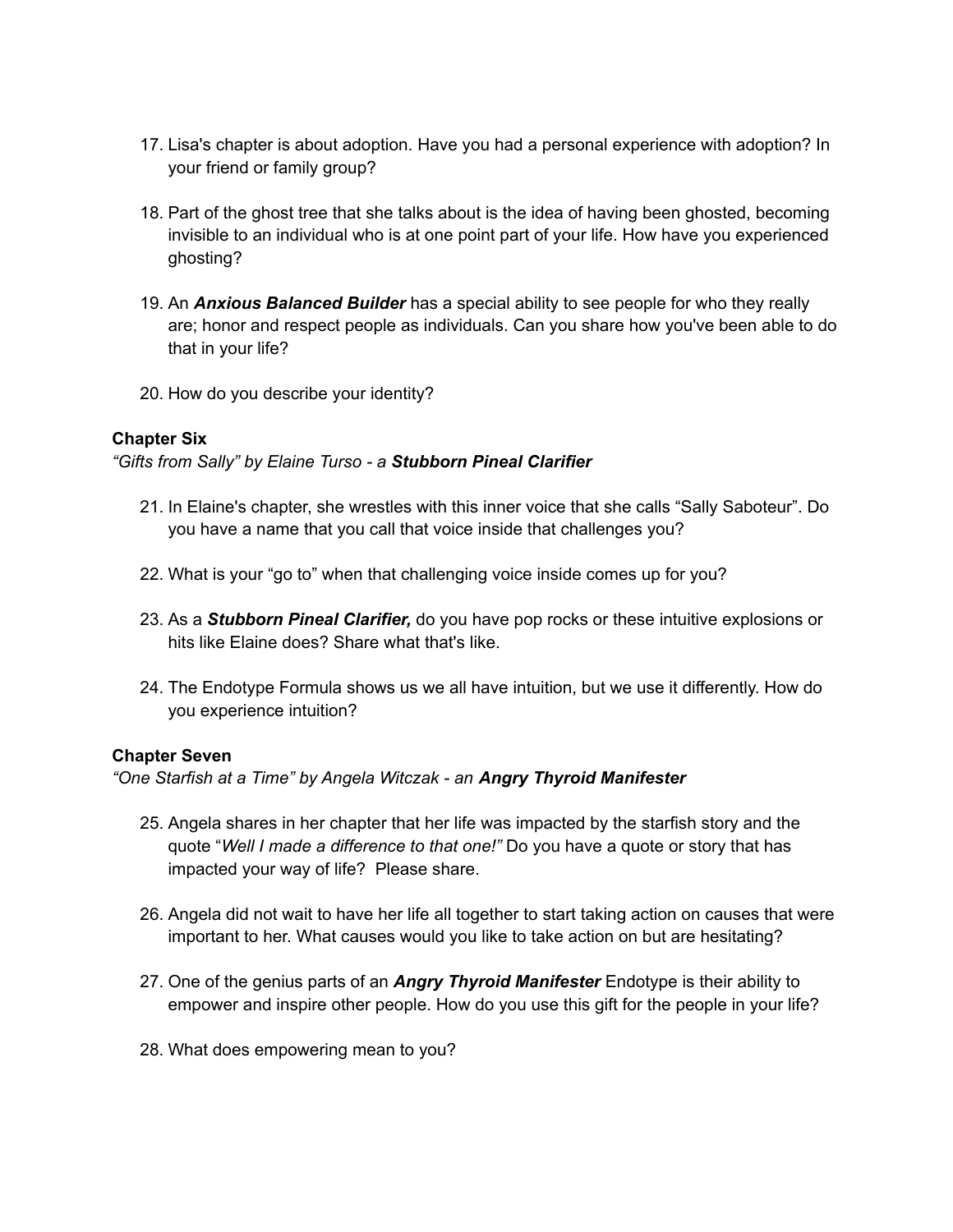## **Chatter Eight**

*"You Won't Boil Me Alive'' by Keely Crook - an Emotional Pituitary Contributor*

- 29. Keely's story draws attention to leaving an emotionally abusive relationship. Have you had to leave an emotionally abusive relationship? Would you like to share your story about leaving?
- 30. Keely talked about red flags that she saw and overlooked. Have you ever overlooked a red flag and how did that turn-out?
- 31. Sometimes in the Endotype Formula, a certain thing can be both our strengths and a weakness. For *Emotional Pituitary Contributor*, how has belonging and creating belonging been a strength for you with others but a weakness when receiving it or applying it to yourself?
- 32. What are your most valuable support systems or groups…the groups that have gotten you through the tough times?

## **Chapter Nine**

*"Generations of Impact" by Abbie Lorene - a Lost Pituitary Intuitive*

- 33. The book "My Walk, My Way" addresses comparison in a lot of forms. Abbie talks about body image. When was the first time you remember comparing your body to someone else?
- 34. Abbie discusses the generational impact of what she received from her mother and generations before and what she chooses to pass on to her children. What messages about the body did you receive from your family of origin?
- 35. As a *Lost Pituitary Intuitive* Endotype, you love and connect extraordinarily well and yet struggle with feeling valued. Do you differentiate love and worth? Or do they feel like the same thing for you?
- 36. The Endotype Formula tells us that love is the ability to connect and empathize, while worthiness is our innate human value, separate from any of the things that we do. Do you think love and worthiness are the same thing?

#### **Chapter 10**

*"Caring for Caregivers" by Cindy Strom - an Anxious Gonadal Counselor*

37. Cindy's chapter is about becoming the caregiver for her parents. Do you worry about this stage with your family? Have you been in this position before?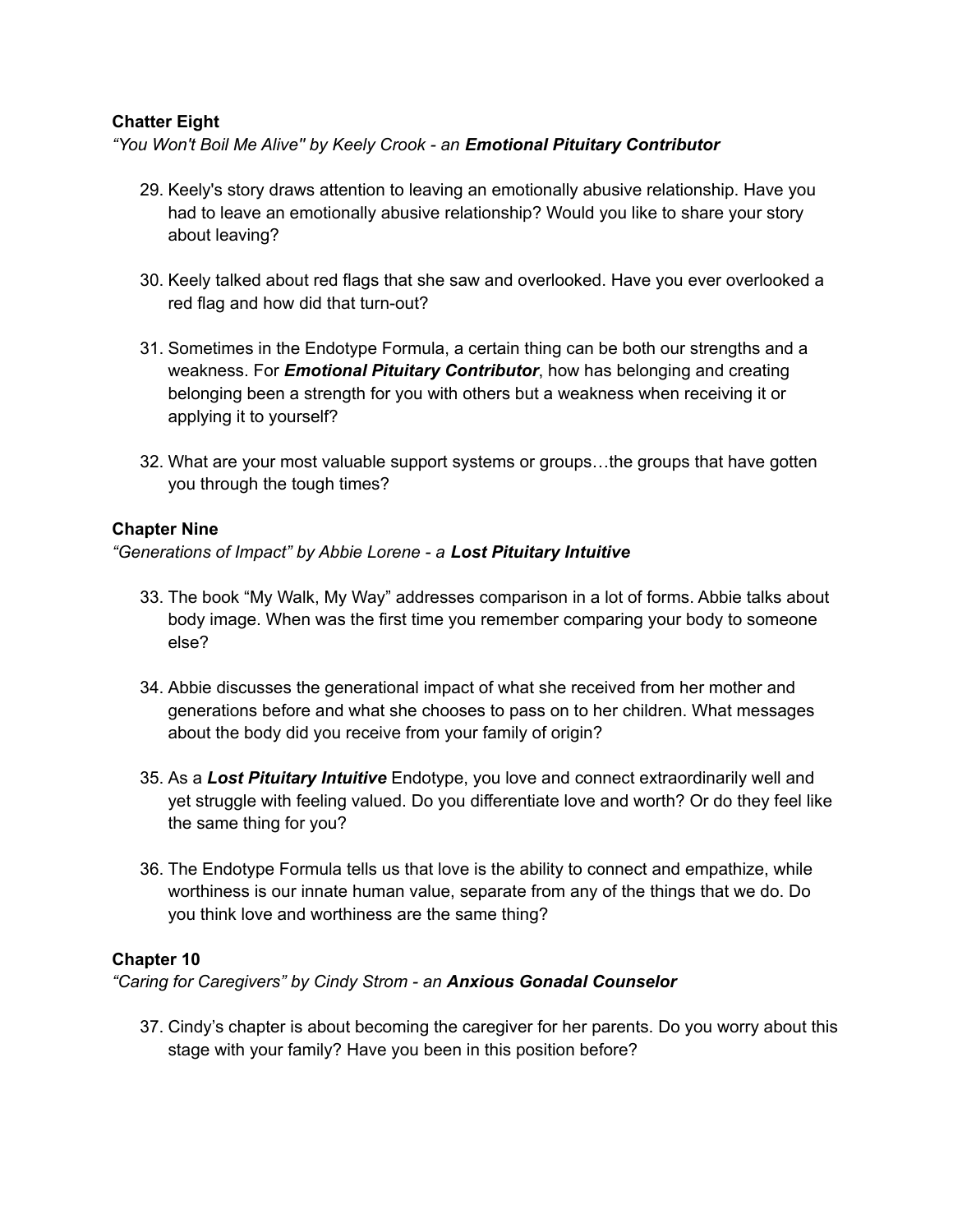- 38. Cindy's chapter encourages caregivers, whether it be of parents or just caregivers in general, to make sure they are taking care of themselves. How do you prioritize your self care?
- 39. Laura Hulleman, the creator of the Endotype Formula describes the *Anxious Gonadal Counselor* as a big giant heart walking around on two legs. If you are an *Anxious Gonadal Counselor,* is that how you see yourself?
- 40. One of the cravings for the *Anxious Gonadal Counselor,* as well as other Endotypes, is belonging. How do you try to make people feel like they belong?

## **Chapter 11**

*"The Big Wheel of Business" by Laura Hulleman - a Lonely Adrenal Interpreter*

- 41. Laura compares business to riding a giant Big Wheel. Have any of you ever owned a business? If so, what was it? Is the giant Big Wheel accurate for you?
- 42. One of the pivot points in Laura's chapter is when she describes feeling like she had lost herself completely because she had lost the identifying roles that she had taken on - of business owner, wife, gym coach, etc. Have you ever lost yourself as roles in your life have changed? (ie: kids going to college? Job change? Marital status change?)
- 43. One of the cravings of the *Lonely Adrenal Interpreter* is for significance or importance. Have you ever felt the need for personal significance or to prove your importance?
- 44. One of the gifts of the *Lonely Adrenal Interpreter* is empowering other people. Who in your life has empowered you and how?

## **AUTHOR BIO**

Laura Hulleman, the creator of the Endotype Formula, is a powerful truth teller. Her superpower is helping people believe that being themselves as they are designed is more than enough. Once a person is grounded in their identity, they can begin to operate from their zone of genius and experience more peace every day.

Laura spent years researching and recognizing the patterns that created the Endotype Formula, the most comprehensive and advanced personality assessment available at this time. Right now, she takes coaches and entrepreneurs on an adventure into their Endotype Formula to improve their businesses, embody their brand identity, and attract their ideal clientele.

She and her two boys live in a treehouse in Wisconsin, where they enjoy cozy fires in the winter, and camping, fishing and kayaking all summer long.

#### **AUTHOR INTERVIEW**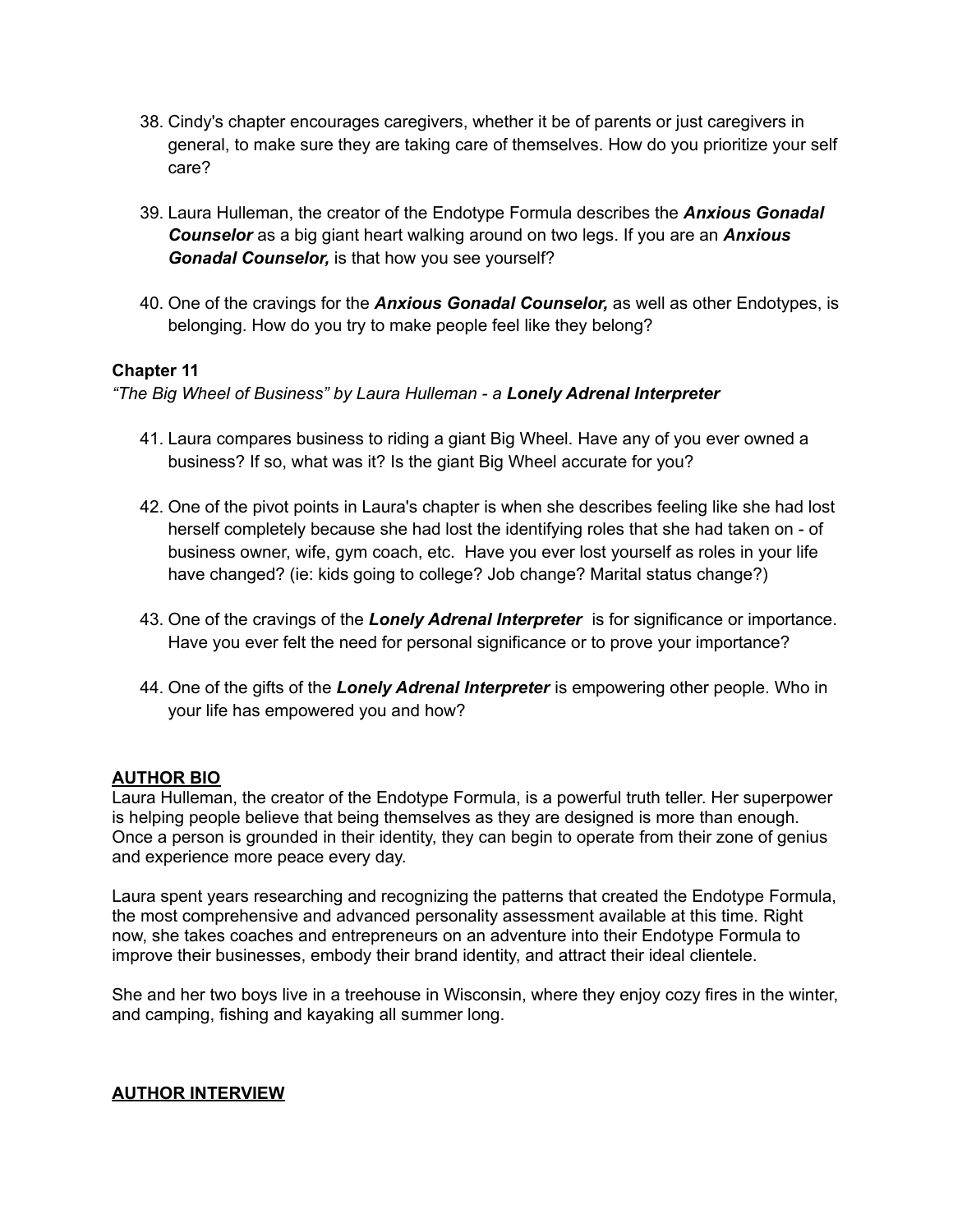#### *with Laura Hulleman, Creator of the Endotype Formula*

#### **Tell us about the Endotype Formula.**

The Endotype Formula is a personality assessment that is different from a lot that are out on the market because it combines a lot of them. The magic of it, quite honestly, is the simple, five question assessment. A lot of personality assessment out there, you have to clear your schedule in order to be able to take them! This is a simple, five questions quiz, but it will tell you how you think, what motivates you, how your brain and body connect and what your body style is. There's different body styles for the different Endotypes. So it's this ability to take one assessment and understand how **all of you** works, as opposed to maybe one part of you.

#### **How did you research this idea?**

I've always been a personality type junkie. I've taken a lot of assessments. And I was a big fan of one assessment that kind of broke people into four quadrants. I ended up in a conversation with somebody who was a huge fan of one that broke people into 16 different categories. I found hers to be super complicated. But during these conversations of us arguing who's whose personality assessment was better sparked some questions that we didn't have the answers to. We started to research all the way back to what was Jungian Cognitive Theory before it became a personality assessment. What were the roots? How does that connect to this and then to other things? It's really standing on the backs of a lot of giants. There were a lot of people who have had part of what has now become the Endotype Formula, but they didn't understand how each of those separate parts interacted, how the endocrine glands tied into energy and emotional cravings that all of us have tied into thoughts and systems that all of us have to be able to create. This is a very complete picture of who we are. So it took about three years. It was a lot of curiosity and a lot of just staying with it. I thought I knew what it was a number of different times and was disappointed when I figured out there was more research to do. But slowly it all came together into a very inspired system.

## **Tell us about the collaboration with Angela Witczak and where the idea for "My Walk, My Way" came from.**

Angela and I have been friends for 11 years now. Actually, the book was launched on our 11 year "friend-aversary". We have done some crazy projects together…fundraisers and business plans and stuff for the community. "My Walk, My Way" came out of a day where we were both having a crap day. It was February in Wisconsin, and waiting for spring fever, feeling stuck, not feeling great. She was disappointed in a project that she had been a part of that started to take on this air of comparison. Like look how I'm doing it; you do it like me. And I thought, man, that whole messaging just stinks. We're told enough in our life that "we need to be like other people". Like mom shaming and body shaming and all of this stuff. I wanted to be a part of a project that's like "here's my own dang way of doing things. "This is how I did it my way." We were messaging each other back and forth with these messages. I mentioned, "I want to read a book that says "Hey! I did it my own way." And she said, "Yeah"! I then said, "I would like to write part of that book". The project just immediately took the path forward and was so clear from that point on, because Angela and I are crazy big dreamers. We knew right away that we wanted to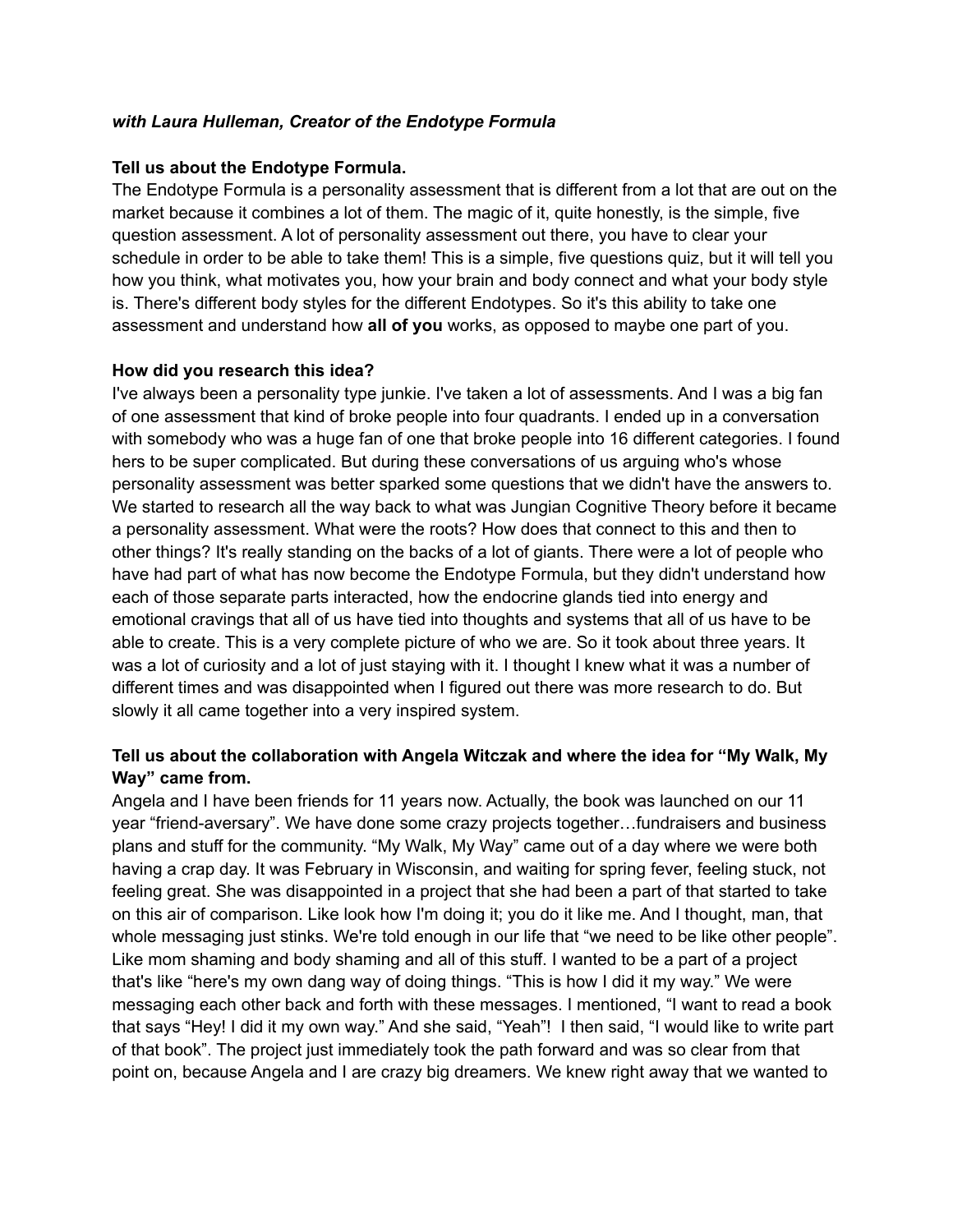incorporate the Endotype Formula, and we knew we wanted to focus on women, and to be able to give women the permission that sometimes they feel like they need to be themselves.

## **You talk a lot about comparison in the book. Is that intentional, and where does that stem from?**

Oh, yeah. Comparison is kind of the anti-hero of this book. What the Endotype Formula has shown me, and what I knew even from being a personality type junkie, is that too many of us look at an expert or a guru. A person we respect and go, "I want to be like them. And if I'm like them, then I'll be\_\_\_\_\_\_\_\_\_\_. Successful. Beautiful. Satisfied. Like my body. I'll have a better marriage. If I could just be somebody. I'm not." And that's never going to happen and we stay permanently dissatisfied. Either inflating ourselves - "oh, look how great I am putting up all kinds of armor" or deflating ourselves - "Oh, I could never do that. I'm not like you". And I just want people to be able to stand strongly in exactly who they are, knowing that they are worthy and loved and enough just as they are.

This book focuses on women. But that's not to say that the Endotypes are just a woman thing. Men experience the same Endotypes. It just might look a little different. Where women go towards comparison, men go towards competition. "I'm going to beat you or I'm going to lose and I don't want to lose". Endotype Formula is definitely applicable across the board.

## **There are eleven authors in the book, all with different Endotypes. How did you find them?**

Some of the authors just found us! We put out a call on our social media pages, in some of the networking groups that we were a part of, and started to explain what the project was about. As we were talking, people would come forward and say, "Well, you know, I've always thought about writing a book, but I just haven't gotten around to it yet." And we'd say, "Why don't you get your feet wet by writing a chapter of a book". We did a project video that explained what the project was about so that people could get that information once they got excited. A lot of the people who were interested referred us to other people. So it was really just holding the intention that we would find it and continuing to talk about it until we had the authors that ended up in our book.

## **There are a lot of heavy subjects in the book from domestic violence, mental health, pregnancy loss. How does that connect with each person's design?**

I think it's less about how it connects with each person's design and more about how each different design moved through the challenges differently. We have two stories that cover domestic violence. One is from a Harmonizer, Mindy Wilson, and the other is a Contributor Endotype, Keely. They think very differently. They react very differently. You can see that in their stories. Both of them ended up leaving domestic violence situations, start to rebuild themselves, and yet how they did it, if you're looking at the story, is the interesting part. Their design is how they did it. What motivated them to make those changes, which is different, for each of them. So we wanted to tell amazing stories about people overcoming, or moving into,and developing their own way of doing things. And have in there some of those Endotype elements for people to be able to relate to.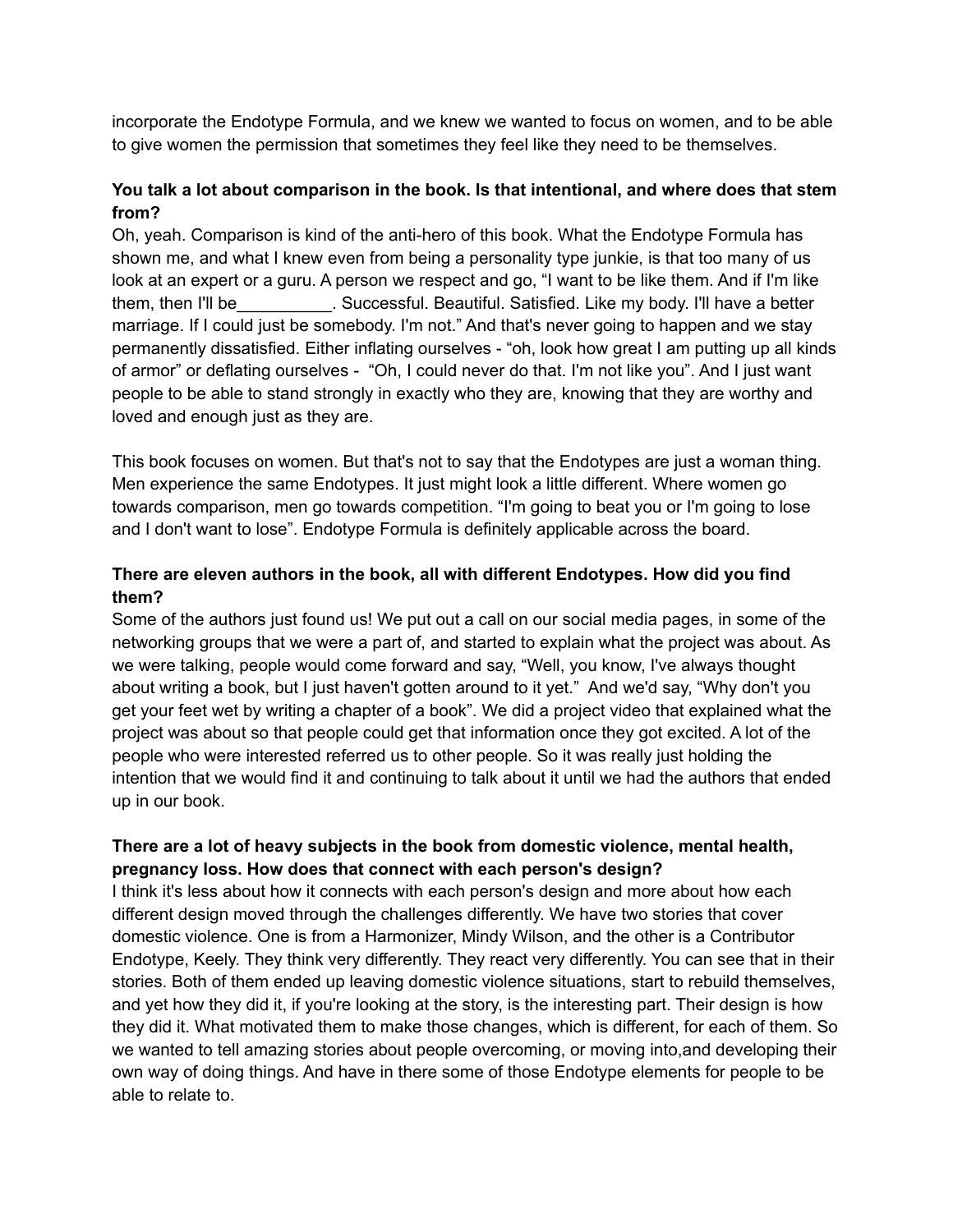## **What should someone do if they're interested in learning more about the Endotype Formula?**

The first step is always to take the quiz. So if you go to [mywalkmyway.com](http://mywalkmyway.com), the quiz button is right on the website. It literally takes five minutes or less. We've made it super easy. We've included some videos. If you feel stuck, you can watch a video. It will help you make that choice. From there, you're going to get your profile emailed to you so you'll be able to start learning about your Endotype. You'll be surprised at how much of you is part of your design. I hear all the time, "Oh my word. This is exactly who I am."

We've also developed some amazing gifts for you on the website. So if you want to dive more into your Endotype, you can go to the website and download your Endotype guide that takes you into one specific piece of the Endotype, which is that doubting voice in your head. You know, when you get the idea like, "Oh, maybe I should write a book?" There's this follow-up voice that says "Who do you think you are?" That voice - where does that come from? And what are they really saying? What is that part of you? We take you into that piece and help you explore that to move past your stuck points.

## **What do you want your readers to walk away with the most after reading this book?**

A little bit more courage. Acceptance of themselves. Permission to try that crazy idea that's rattling around in your brain. This book literally became an idea in my brain in March of 2021. We released it in January of 2022. Because we didn't sit around and try and figure out if it was going to work, we just did it. So I want more people to know how they were designed with strengths and weaknesses, and just do the thing that's been laid upon your heart.

#### **What is something that you yourself learned in the process of writing this book?**

I think for me, there's two main things because I took on two roles during this book. I was the compiler of the stories, working with these different Endotypes. In that role it was so interesting to see how these designs became so clear in how I was working with each of these individuals in what they were afraid of and what their sticking points were in writing these really amazing, powerful, vulnerable stories. To have a short span of time (you know, three, four months was our writing window) to really get hands on and deep into the authors' lives and see the thought process of these 10 different Endotypes.

The other role that I had in this book was as an author. I used the same tools that I used on the authors with myself, and took myself deep into the story of closing down my last business during the same time that I was going through a divorce. The tailspin of losing all of the roles in my life… wife, business owner, gym girl…. all of those roles. Being left asking, "who am I now" and being able to explore that in an even deeper personal way. I will tell you man, I was a hot mess during that self exploration. I've done a lot of work and I've worked with a lot of coaches. But being able to really go in and heal on a deeper level and come out the other side; I am better for it.